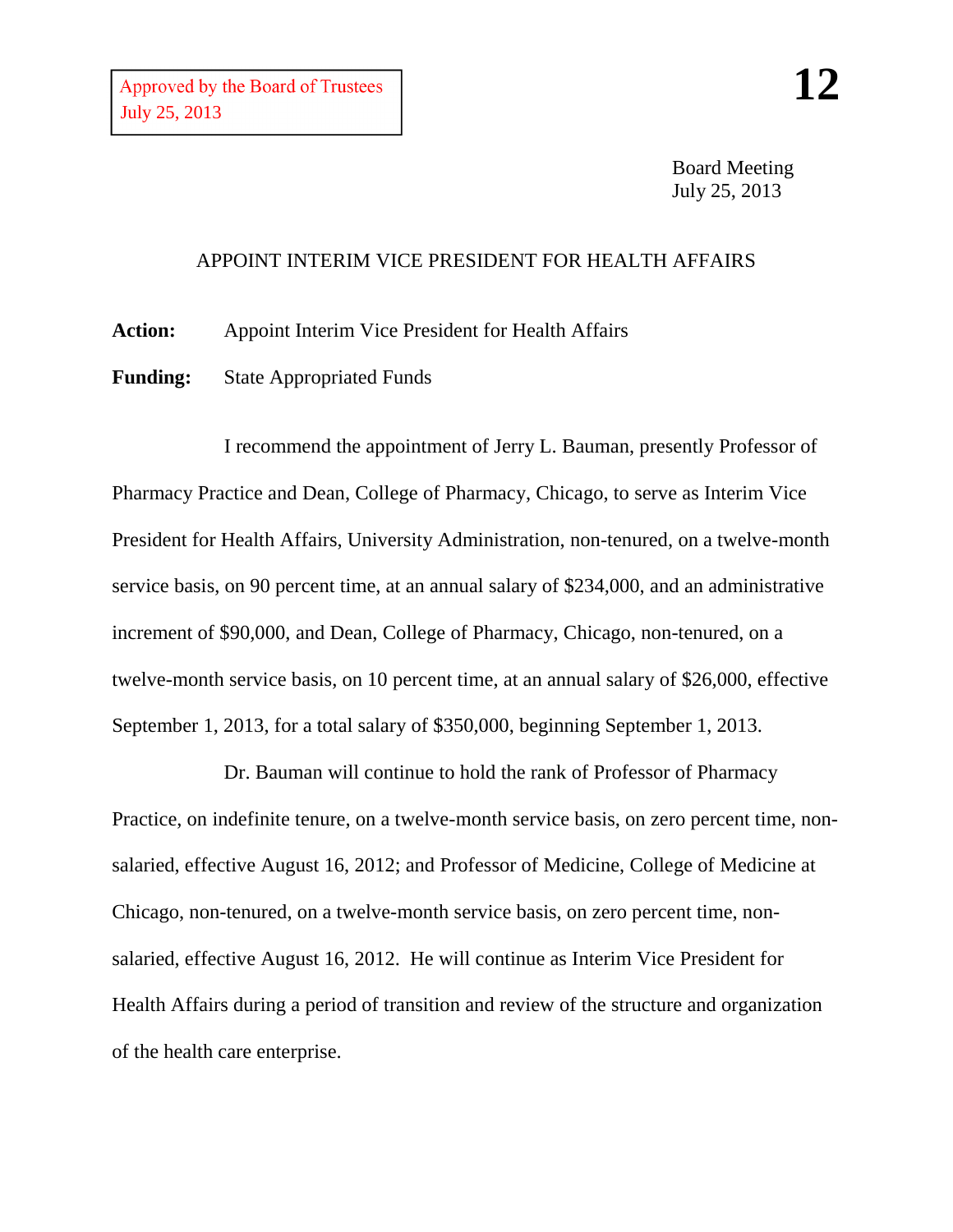Dr. Bauman will succeed Joe G.N. Garcia, who resigned the position in order to accept a role as Senior Vice President for Health Sciences, University of Arizona, Tucson, beginning September 1, 2013.

The Board action recommended in this item complies in all material respects with applicable State and federal laws, University of Illinois *Statutes, The General Rules Concerning University Organization and Procedure*, and Board of Trustees policies and directives.

I seek your approval.